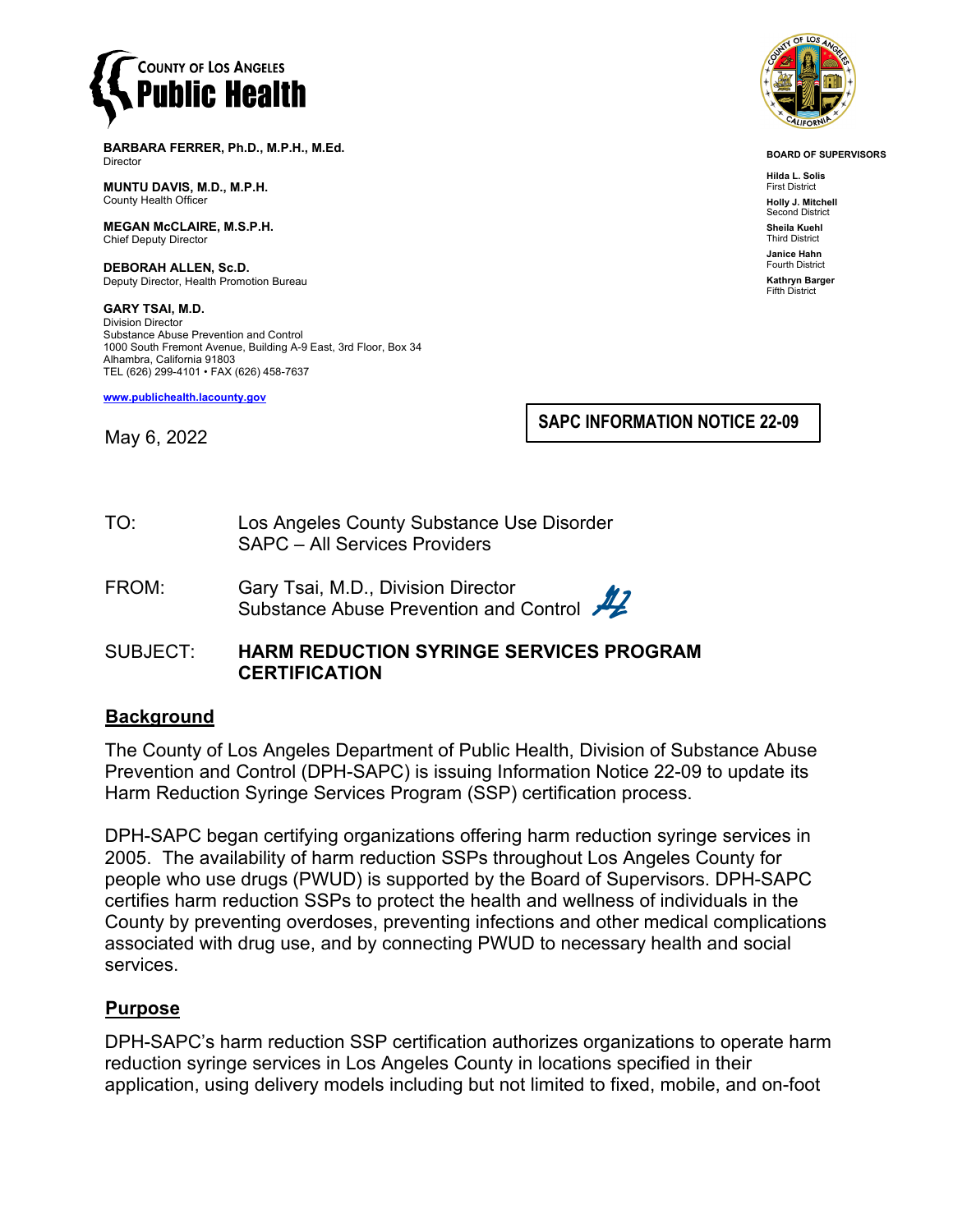SAPC Information Notice 22-09 May 6, 2022 Page 2 of 6

outreach pursuant to Health & Safety Code (HSC) §121349 3 or Business & Professional Code (BPC) Section 4145.

The purpose of this document is to provide the following:

- Minimum requirements for Los Angeles County harm reduction SSPs;
- Information related to state legal requirements associated with harm reduction SSP operations; and
- Application process and criteria for DPH-SAPC harm reduction SSP certification.

# **Certification and Recertification Effective Period**

DPH-SAPC's harm reduction SSP certification is effective for 5 years from the date of issue. Certification renewal is required every 5 years and programs can be recertified within the 6 months prior to the expiration of their SSP certification.

# **Eligibility Criteria**

Prospective SSP applicant agencies must demonstrate a commitment to harm reduction strategies for PWUD by attesting to their ability to offer the following services:

- Provision of sterile needles and syringes, and other drug preparation equipment;
- Safe recovery and disposal of used syringes and sharps waste;
- Education and counseling to reduce sexual, injection and overdose risks;
- Provision of overdose reversal medications (e.g., naloxone) to reverse opioid overdose;
- Human Immunodeficiency Virus (HIV) and viral hepatitis prevention education services;
- Referrals to other medical and behavioral treatment services including but not limited to:
	- $\circ$  HIV, viral hepatitis, sexually transmitted infections (STI), sexually transmitted diseases (STD), and tuberculosis (TB) prevention, testing, treatment, and associated care services;
	- o Substance use disorder treatment, including medications for addiction treatment (MAT); and
	- o Medical care, mental health services, and other supportive services.

The SSP applicant agencies must also attest to the following:

- Compliance with all applicable state laws and regulations;
- Commitment to participate in an ongoing process involving services recipients' input into program operations; and
- Commitment to participate in meetings designated by DPH-SAPC.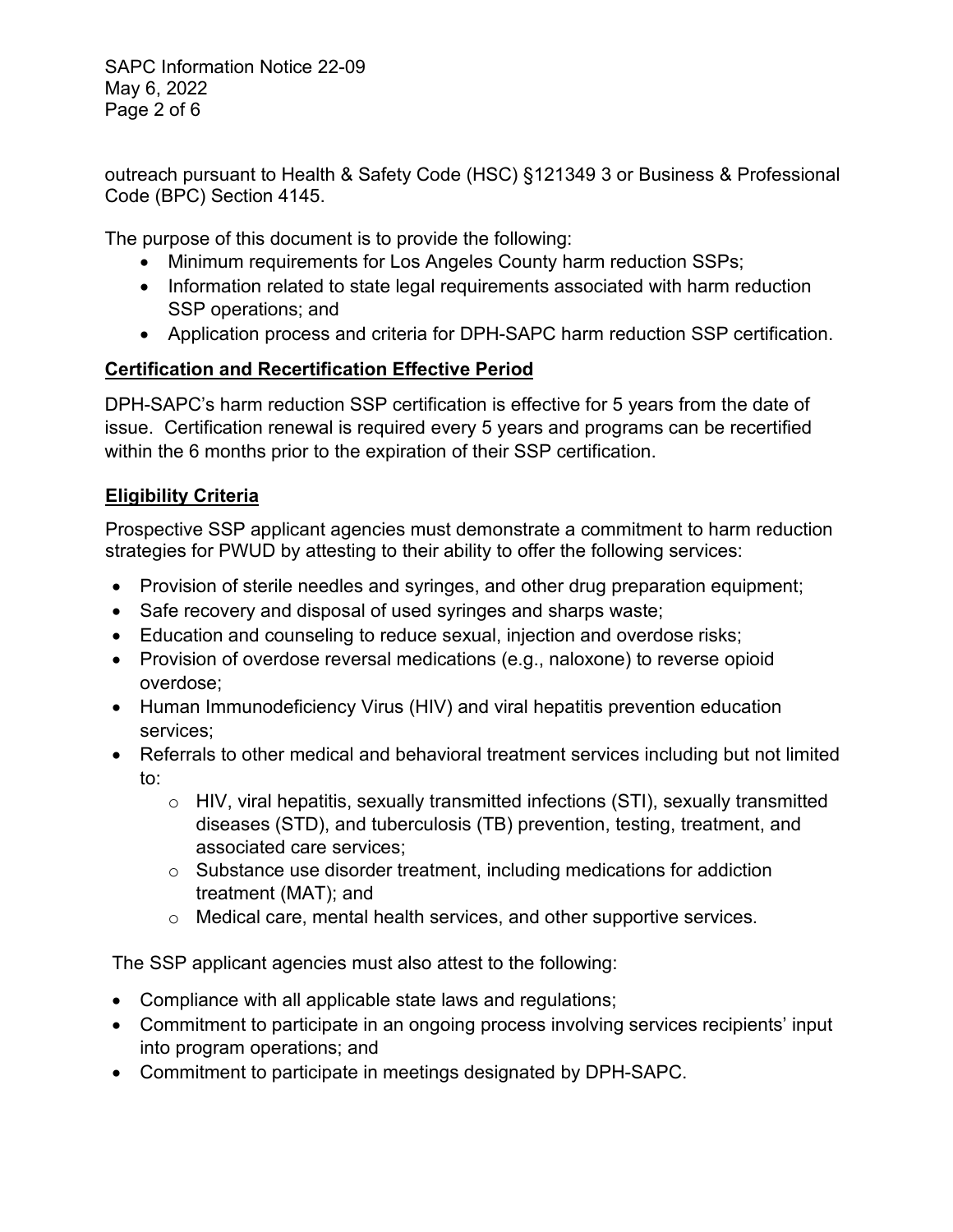SAPC Information Notice 22-09 May 6, 2022 Page 3 of 6

#### **Required Minimum Services**

The following SSP services, at a minimum, must be provided to participants by Los Angeles County certified SSPs:

- 1. Syringe distribution services;
- 2. Naloxone training and distribution services;
- 3. HIV and viral hepatitis prevention education services; and
- 4. Safe recovery and disposal of used syringes and sharps waste.

### **Required Documents to obtain SSP Certification**

Prospective SSP applicant agencies seeking certification are required to submit the following:

- Completed application (see [http://publichealth.lacounty.gov/sapc/bulletins/START-](http://publichealth.lacounty.gov/sapc/bulletins/START-ODS/22-09/SAPCIN22-09SSP-Certification-Application-distributed.pdf)[ODS/22-09/SAPCIN22-09SSP-Certification-Application-distributed.pdf\)](http://publichealth.lacounty.gov/sapc/bulletins/START-ODS/22-09/SAPCIN22-09SSP-Certification-Application-distributed.pdf)
- SSP Policies and Procedures (see policies and procedures)

### **Required Key Materials**

Each certified SSP must at a minimum offer service recipients the following materials based on individual need:

- 1. Sterile needles and syringes;
- 2. A procedure for sharps disposal, which includes personal sharps containers;
- 3. Harm reduction supplies including, but not limited to, safer injection supplies;
- 4. Doses of naloxone; and
- 5. Condoms and other safe sex supplies.

### **Required Core Services**

Each certified program must at a minimum provide the following services:

- 1. Needs-based sterile needles/syringe, personal sharps container, and other harm reduction supply dispensing;
- 2. Used syringe collection and disposal;
- 3. Relevant information and education, including but not limited to:
	- a. Overdose prevention and response;
	- b. Safer drug use principles and techniques;
	- c. Proper sharps disposal and prevention of needle-stick injuries; and
	- d. Condoms and other safe sex supplies.
- 4. Direct provision or referrals to:
	- a. Substance use disorder treatment services;
	- b. MAT (Medication for Addiction Treatment) services;
	- c. Screening for HIV, hepatitis C virus (HCV), STI, and STD;
	- d. HIV and HCV care and treatment;
	- e. Hepatitis A and hepatitis B vaccination;
	- f. Mental health and/or other medical services; and
	- g. Housing services.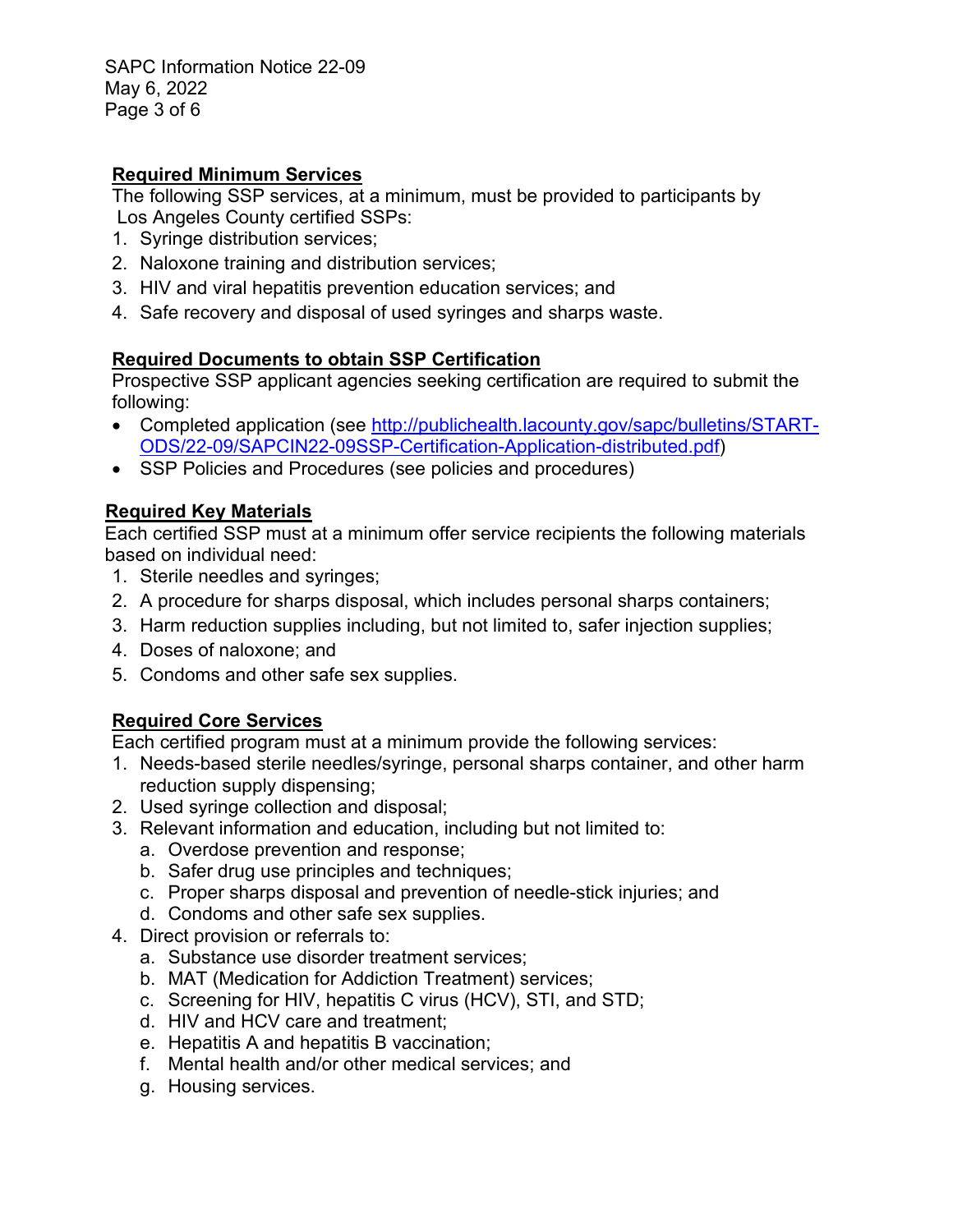SAPC Information Notice 22-09 May 6, 2022 Page 4 of 6

### **Required Policies and Procedures**

Required policies and procedures are as follows:

- 1. Needs-based sterile syringe dispensing policies and procedures;
- 2. Used syringe collection and sharps waste disposal policies and procedures must include:
	- a. Encouragement for program participants to return used syringes to the program and/or to appropriately dispose of used syringes; and
	- b. Sharps waste collection to minimize direct handling by program paid and unpaid staff, volunteers and participants.
- 3. Needle stick prevention policies and procedures;
- 4. Needle stick injury response policies and procedures;
- 5. Participant confidentiality policy and procedures (compliance with [Title 42 of the](http://www.ecfr.gov/current/title-42/chapter-I/subchapter-A/part-2)  [Code of Federal Regulations Part 2: Confidentiality of Substance Use Disorder](http://www.ecfr.gov/current/title-42/chapter-I/subchapter-A/part-2)  [Patient Records \(42 CFR, Part 2\)](http://www.ecfr.gov/current/title-42/chapter-I/subchapter-A/part-2) and with the [Health Insurance Portability and](http://www.chhs.ca.gov/ohii/shipm)  [Accountability Act \(HIPAA\)\)](http://www.chhs.ca.gov/ohii/shipm); and
- 6. Response protocol for staff emergencies.

### **Required Plans**

Each certified SSP must have the following plans on file:

- 1. Core Services Delivery Plan describes the level and services provided. Plan components should at a minimum describe:
	- a. Methodology and process for tracking direct provision or referrals for services (e.g., HIV/HCV testing, screening, MAT, wound care, etc.);
	- b. Methodology and process for tracking linkages to external services;
	- c. Harm reduction supply distribution;
	- d. Provision of education and supplies for safer sex practices;
	- e. Participant confidentiality protocols; and
	- f. Hours of operation, mobile and/or fixed locations, and additional services offered.
- 2. Sterile Syringe Dispensing Plan describes the methodology and process for providing new sterile syringes to PWUD based on the needs of the service recipient and tracking the number of sterile syringes dispensed.
- 3. Used Syringe Collection and Sharps Waste Disposal Plan is to maximize return of used syringes and minimize the risk of a needlestick injury and must include the following components:
	- a. Methodology and process for tracking and reporting number of used syringes returned;
	- b. Training for staff and participants regarding sharps waste disposal consistent with Health and Safety Code § 18286; and
	- c. Protocol for safe and responsible sharps waste disposal.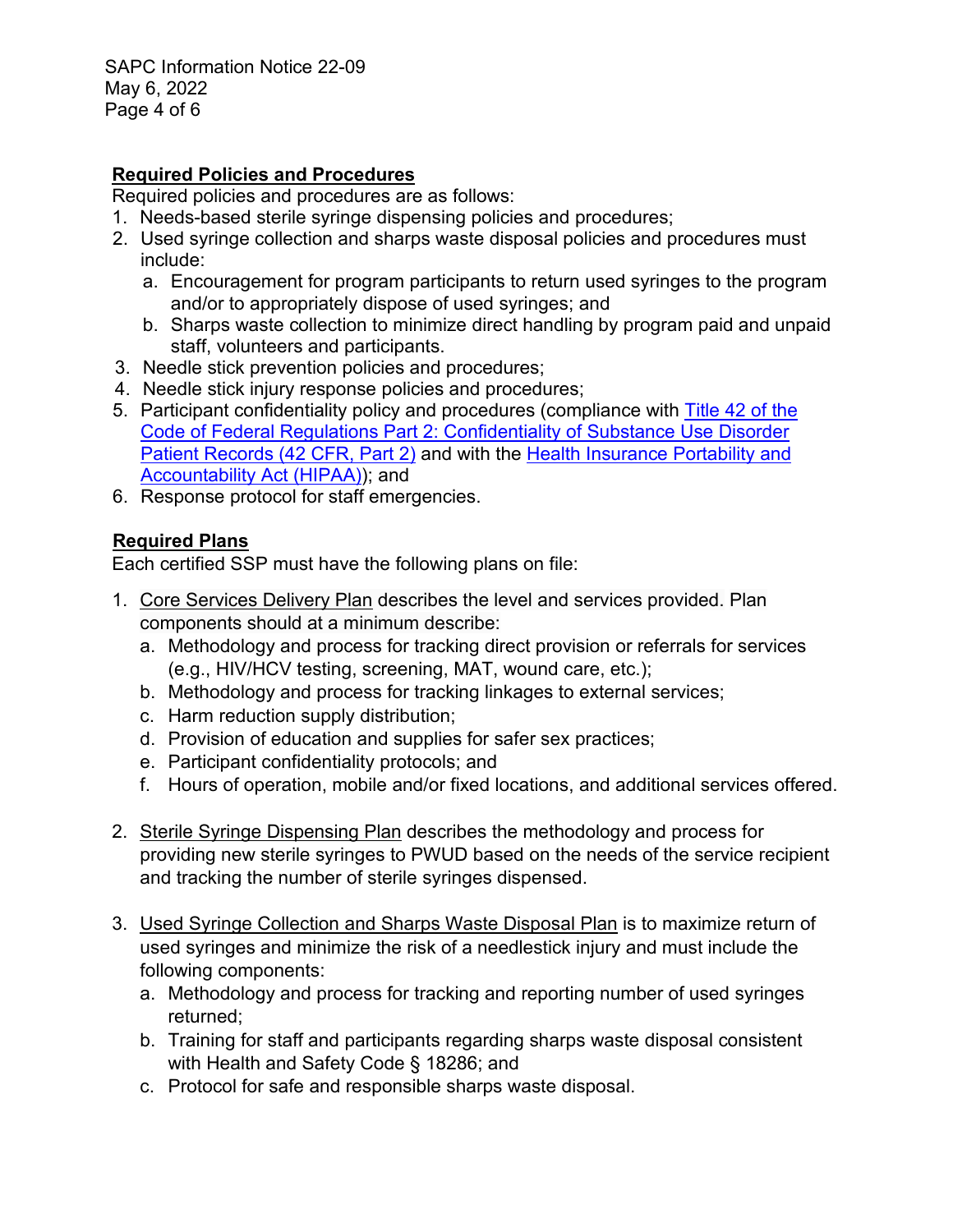4. Data Collection and Reporting Plan describes the process of gathering and reporting data and information to DPH-SAPC. Data must be collected and submitted to DPH-SAPC on an annual basis.

The following data must be collected and submitted annually by March 31<sup>st</sup> to the designated contact at DPH-SAPC:

- Number of participants served;
- Number of sterile syringes dispensed;
- Number or weight of used syringes collected/disposed;
- Number of naloxone doses dispensed;
- Number of direct services provided by services type (testing, screening, MAT, other medical care);
- Number of linkages/referrals to external services by services type (testing, screening, MAT, other medical care, housing);
- Number of trainings/education sessions attended; and
- Log documenting incidents with community members and/or law enforcement.

## **Harm Reduction Competencies**

Each harm reduction SSP must ensure that all staff maintain competencies in the following areas:

- Foundations of harm reduction, which include an overview of proven intervention and risk reduction principles, strategies, and communication skills;
- Overdose prevention and response;
- Safer injection principles and techniques;
- Education about proper sharps disposal and prevention of needle-stick injuries;
- HIV and viral hepatitis prevention education;
- Medications for Addiction Treatment (MAT);
- How and when to refer for behavioral health services;
- Safer sex education; and
- Health consequences of substance use.

## **Certification Application**

Prospective harm reduction SSP organizations shall complete and submit the DPH-SAPC harm reduction SSP certification application (available via [http://publichealth.lacounty.gov/sapc/bulletins/START-ODS/22-09/SAPCIN22-09SSP-](http://publichealth.lacounty.gov/sapc/bulletins/START-ODS/22-09/SAPCIN22-09SSP-Certification-Application-distributed.pdf)[Certification-Application-distributed.pdf\)](http://publichealth.lacounty.gov/sapc/bulletins/START-ODS/22-09/SAPCIN22-09SSP-Certification-Application-distributed.pdf) and all required policies and procedures via email to [harmreduction@ph.lacounty.gov.](mailto:harmreduction@ph.lacounty.gov)